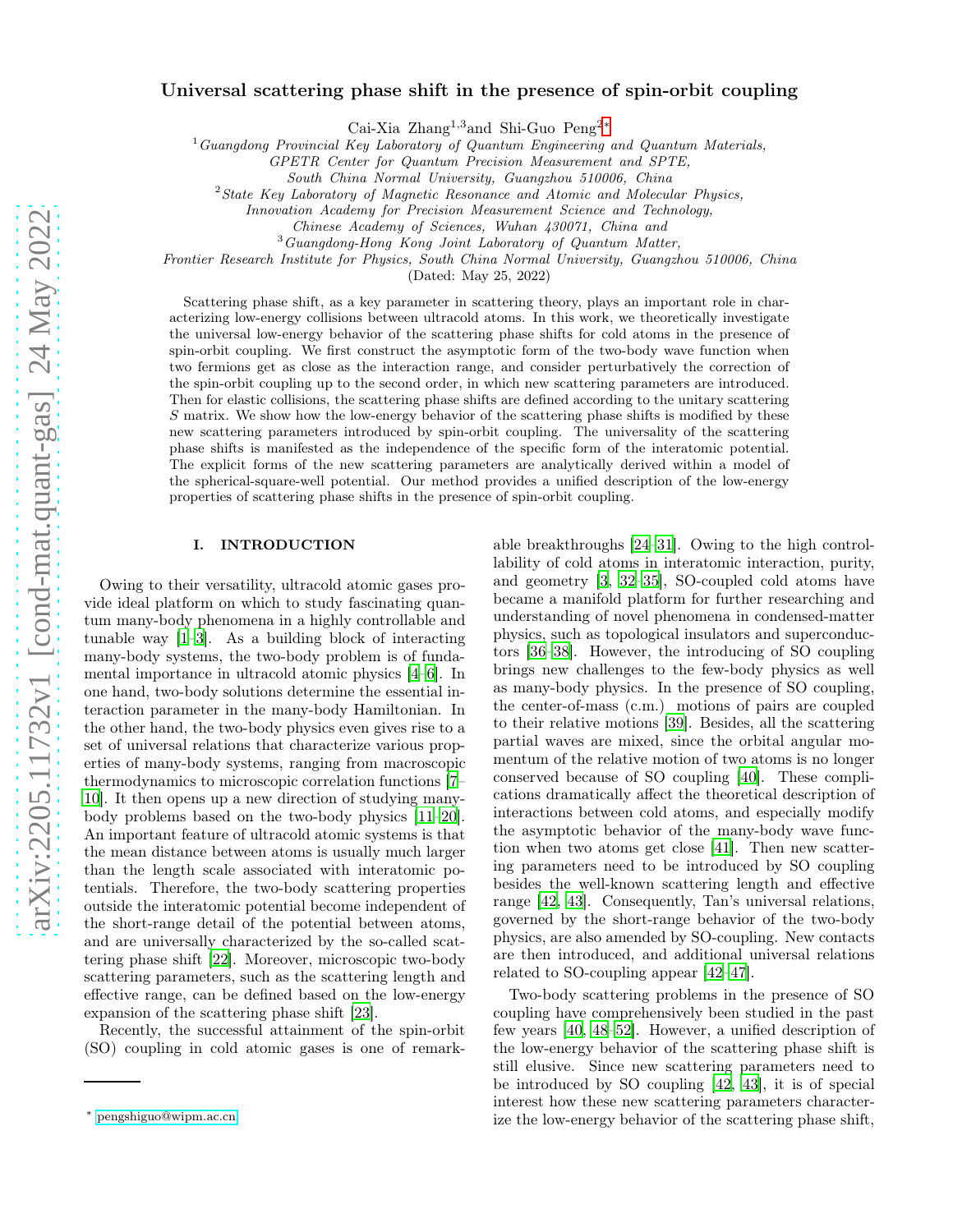and whether it is universal and independent of the specific form of interatomic potentials. It is the target of the present work to address these issues. In this work, we consider the two-body scattering problem of Fermi gases in the presence of three-dimensional (3D) isotropic SO coupling. We perturbatively take into account of SO coupling up to the second-order correction, and construct the short-range asymptotic form of the two-body wave function. We show that additional scattering parameters need to be introduced by SO coupling, besides the scattering length (volume) and effective range. Utilizing the unitarity of the elastic collision between two fermions, we define the scattering phase shifts according to the S matrix, and then represent the form of the twobody wave function outside the interatomic potential by the scattering phase shifts. By expanding the two-body wave function at short distance, and comparing it with that obtained perturbatively by introducing new scattering parameters, we acquire the low-energy behavior of the scattering phase shifts. The low-energy expansion of the scattering phase shifts, characterizing by new scattering parameters, is found universal and independent of the specific form of interatomic potentials. As a simple example, we verify our results within a model of the spherical-square-well potential. The explicit forms of new scattering parameters introduced by SO coupling are analytically derived, which show excellent agreement with previous numerical calculations near the s-wave resonance [\[40\]](#page-7-12).

The paper is arranged as follows. To warm up, we briefly review our method in Sec.II to construct the shortrange asymptotic form of the two-body wave function in the presence of SO coupling, and take into account of the second-order corrections of SO coupling. In Sec.III, the scattering phase shifts are defined according to the unitary S matrix for elastic collisions, based on the exact two-body solution outside the interatomic potential. Then the asymptotic form of the two-body wave function represented by the scattering phase shifts is obtained. By comparing this short-range form of the two-body wave function with that obtained perturbatively by introducing new scattering parameters, the low-energy behavior of the scattering phase shifts is then acquired in Sec.IV. The explicit forms of the new scattering parameters introduced by SO coupling are derived and verified by using the model of a spherical-square-well potential in Sec.V. Finally, the remarks and conclusions are summarized in Sec.VI.

### II. MODEL AND TWO-BODY WAVE **FUNCTION**

To generalize our previous results [\[42,](#page-7-14) [43\]](#page-7-15), we briefly review the introducing of new parameters in handling two-body scattering problems with SO coupling, and construct the short-range form of the two-body wave function up to the second-order corrections of SO coupling.

Let us consider two spin-1/2 fermions in the presence of 3D isotropic SO coupling, and the single-particle Hamiltonian takes the form of [\[40](#page-7-12), [42](#page-7-14), [52\]](#page-8-1)

$$
\hat{\mathcal{H}}_1 = \frac{\hbar^2 \hat{\mathbf{k}}^2}{2M} + \frac{\hbar^2 \lambda}{M} \hat{\mathbf{k}} \cdot \hat{\boldsymbol{\sigma}} + \frac{\hbar^2 \lambda^2}{2M},\tag{1}
$$

where  $\hat{\mathbf{k}} = -i\nabla$  and  $\hat{\boldsymbol{\sigma}}$  are respectively the singleparticle momentum and spin operators,  $\lambda > 0$  denotes the strength of SO coupling,  $M$  is the atomic mass, and  $\hbar$  is the Planck's constant divided by  $2\pi$ . For two fermions, by introducing the c.m. and relative coordinates  $\mathbf{R} = (\mathbf{r}_1 + \mathbf{r}_2)/2$  and  $\mathbf{r} = \mathbf{r}_1 - \mathbf{r}_2$  as usual, the two-body Hamiltonian can formally be written as  $\hat{\mathcal{H}}_2 = \hat{\mathcal{H}}_{cm} + \hat{\mathcal{H}}_r$  with

$$
\hat{\mathcal{H}}_{cm} = \frac{\hbar^2 \hat{\mathbf{K}}^2}{4M} + \frac{\hbar^2 \lambda}{2M} \hat{\mathbf{K}} \cdot (\hat{\boldsymbol{\sigma}}_1 + \hat{\boldsymbol{\sigma}}_2), \tag{2}
$$

$$
\hat{\mathcal{H}}_r = \frac{\hbar^2 \hat{\mathbf{k}}^2}{M} + \frac{\hbar^2 \lambda}{M} \hat{\mathbf{k}} \cdot (\hat{\boldsymbol{\sigma}}_1 - \hat{\boldsymbol{\sigma}}_2) + \frac{\hbar^2 \lambda^2}{M} + V(r), (3)
$$

which describe the c.m. motion with total momentum  $\hat{\mathbf{K}}$ and relative motion with momentum  $\hat{\mathbf{k}} = (\hat{\mathbf{k}}_1 - \hat{\mathbf{k}}_2)/2$ , respectively. Here,  $V(r)$  is the short-range interaction potential between two fermions. As discussed in [\[40\]](#page-7-12), the total angular momentum J of two fermions as well as their total momentum  $K$  is conserved. We may conveniently focus on the scattering problem in the subspace of  $K = 0$  and  $J = 0$ . In this case, the two-body Hamiltonian  $\hat{\mathcal{H}}_2$  is simply reduced to  $\hat{\mathcal{H}}_r$ , and only s- and pwave scatterings are involved. Moreover, the subspace of  $K = 0$  and  $J = 0$  is spanned by two angular orthogonal basis  $\{\Omega_0(\hat{\bf r}), \Omega_1(\hat{\bf r})\}\$  [\[40](#page-7-12), [42](#page-7-14), [43](#page-7-15)]

$$
\Omega_0\left(\hat{\mathbf{r}}\right) = Y_{00}\left(\hat{\mathbf{r}}\right)|S\rangle\,,\tag{4}
$$

$$
\Omega_{1}(\hat{\mathbf{r}}) = -\frac{i}{\sqrt{3}} \left[ Y_{1-1}(\hat{\mathbf{r}}) \left| \uparrow \uparrow \right> \right] \tag{5}
$$

$$
+Y_{11}\left(\mathbf{\hat{r}}\right)\left|\downarrow\downarrow\right\rangle-Y_{10}\left(\mathbf{\hat{r}}\right)\left|T\right\rangle\right],\qquad\qquad(6)
$$

where  $Y_{lm}(\hat{\mathbf{r}})$  with angular variable  $\hat{\mathbf{r}} = (\theta, \varphi)$  for the relative motion of two fermions is the spherical harmonics, and  $|S\rangle = \frac{(|\uparrow\downarrow\rangle - |\downarrow\uparrow\rangle)}{\sqrt{2}}$  and  $\{|\uparrow\downarrow\rangle, |\downarrow\downarrow\rangle, |T\rangle = (|\uparrow\downarrow\rangle + |\downarrow\uparrow\rangle)/\sqrt{2}\}$  are the singlet and triplet spin states for two fermions, respectively. Then the two-body wave function in this subspace can generally be written in the form of

$$
\Psi(\mathbf{r}) = \psi_0(r) \,\Omega_0\left(\hat{\mathbf{r}}\right) + \psi_1\left(r\right) \Omega_1\left(\hat{\mathbf{r}}\right),\tag{7}
$$

and  $\psi_i(r)$   $(i = 0, 1)$  denotes the radial part of the wave function.

The existence of SO coupling dramatically changes the short-range behavior of the two-body wave function [\[41\]](#page-7-13). However, for a realistic interaction potential  $V(r)$  with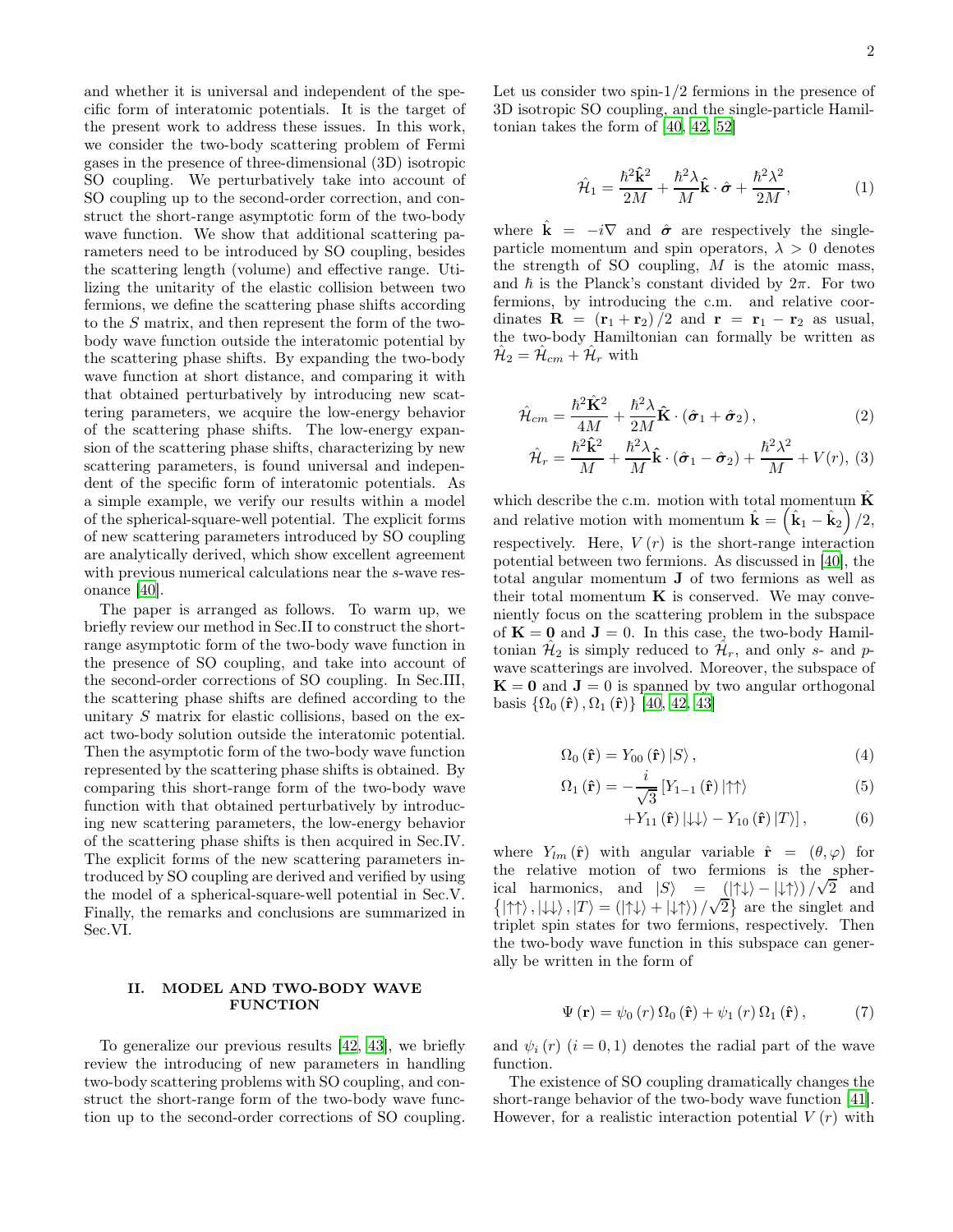a short range  $\epsilon$ , the SO-coupling strength  $\lambda$  as well as the relative momentum  $k$  between two fermions is usually much smaller than  $\epsilon^{-1}$  in current experiments of cold atoms [\[25](#page-7-17), [26\]](#page-7-18). In this case, we may perturbatively construct the asymptotic form of the two-body wave function when two fermions approach as close as  $\epsilon$ , i.e.,

$$
\Psi(\mathbf{r}) \approx \phi(\mathbf{r}) + k^2 F(\mathbf{r}) - \lambda G(\mathbf{r}) + k^4 X(\mathbf{r}) - \lambda k^2 Y(\mathbf{r}) - \lambda^2 Z(\mathbf{r}).
$$
 (8)

To generalize our previous results [\[42](#page-7-14), [43\]](#page-7-15), here we take into account of the second-order corrections of  $(k^2, \lambda)$ . Later we will see that these second-order corrections modify the low-energy expansion of the scattering phase shifts.

<span id="page-2-0"></span>Substituting Eq.[\(8\)](#page-2-0) into the two-body Schrödinger equation  $\hat{\mathcal{H}}_2\Psi(\mathbf{r}) = E\Psi(\mathbf{r})$ , following the similar route as that in [\[42](#page-7-14), [43\]](#page-7-15), and after some straightforward algebra, we obtain the general form of the two-body wave function at short distance (see appendix for detail)

<span id="page-2-6"></span>
$$
\Psi(\mathbf{r}) = \alpha_0 \left[ \frac{1}{r} + \left( -\frac{1}{a_0} + \frac{b_0 k^2}{2} + \frac{\alpha_1}{\alpha_0} u \lambda - \frac{\alpha_1}{\alpha_0} h \lambda k^2 - c_0 \lambda^2 \right) - \left( \frac{k^2}{2} + \frac{\alpha_1}{\alpha_0} \lambda k^2 + \frac{3 \lambda^2}{2} \right) r \right] \Omega_0 \left( \hat{\mathbf{r}} \right)
$$

$$
+ \alpha_1 \left[ \frac{1}{r^2} + \frac{1}{2} \left( k^2 + 2 \lambda \frac{\alpha_0}{\alpha_1} - \lambda^2 \right) + \left( -\frac{1}{3a_1} + \frac{b_1 k^2}{6} + \frac{\alpha_0}{\alpha_1} v \lambda - \frac{\alpha_0}{\alpha_1} q \lambda k^2 - c_1 \lambda^2 \right) r \right] \Omega_1 \left( \hat{\mathbf{r}} \right) + \mathcal{O} \left( r^2 \right) \tag{9}
$$

 $\mathsf{r}$ 

for  $r \gtrsim \epsilon$ , where  $a_0, b_0$   $(a_1, b_1)$  are the well-known s-wave  $(p$ -wave) scattering length (volume) and effective range,  $u, v$  are the new scattering parameters resulted from the first-order correction of SO coupling, and  $h, q, c_0, c_1$  are those introduced by the second-order correction of SO coupling. Here,  $\alpha_0$  and  $\alpha_1$  are two complex superposition coefficients. Near the s-wave resonance, the contribution of the p-wave scattering could be ignored and we have  $\alpha_1 \approx 0$ . The short-range form of the two-body wave function reduces to (up to a constant  $\alpha_0$ )

$$
\Phi_0(\mathbf{r}) = \left[\frac{1}{r} + \left(-\frac{1}{a_0} + \frac{b_0 k^2}{2} - c_0 \lambda^2\right) -\frac{1}{2} \left(k^2 + 3\lambda^2\right) r\right] \Omega_0(\hat{\mathbf{r}}) + \lambda \left[1 + \left(v - qk^2\right) r\right] \Omega_1(\hat{\mathbf{r}}) + \mathcal{O}\left(r^2\right), \quad (10)
$$

which recovers the modified Bethe-Peierls boundary condition of [\[41](#page-7-13)], by noticing that we expand the wave function up to the order of r at short distance and the secondorder terms of  $\lambda$  are retained. We can see that a considerable p-wave component is involved because of SO coupling, even near the s-wave resonance. In like manner, near the p-wave resonance, the contribution of the s-wave scattering is small and could be ignored  $(\alpha_0 \approx 0)$ . Subsequently, the form of the two-body wave function at short distance reduces to (up to a constant  $\alpha_1$ )

$$
\Phi_1(\mathbf{r}) = \lambda \left[ \left( u - hk^2 \right) - k^2 r \right] \Omega_0(\hat{\mathbf{r}}) + \left[ \frac{1}{r^2} + \frac{1}{2} \left( k^2 - \lambda^2 \right) + \left( -\frac{1}{3a_1} + \frac{b_1 k^2}{6} - c_1 \lambda^2 \right) r \right] \Omega_1(\hat{\mathbf{r}}) + \mathcal{O}(\hat{r}^2). \quad (11)
$$

Similarly, an s-wave component is induced by SO coupling even near the p-wave resonance.

### III. THE S MATRIX AND SCATTERING PHASE SHIFTS

The range  $\epsilon$  of interaction potentials between neutral atoms is usually much smaller than the inverse of the relative momentum  $k$  as well as that of SO-coupling strength  $\lambda$ . The two-body wave function outside the potential in the presence of SO coupling can easily be obtained by solving the Schrödinger equation with  $V(r) = 0$  for  $r > \epsilon$  $|52|,$ 

<span id="page-2-1"></span>
$$
\Psi(\mathbf{r}) = A\Psi_{-}^{(in)}(\mathbf{r}) + B\Psi_{+}^{(in)}(\mathbf{r}) + C\Psi_{-}^{(out)}(\mathbf{r}) + D\Psi_{+}^{(out)}(\mathbf{r}) \quad (12)
$$

<span id="page-2-4"></span>with

<span id="page-2-2"></span>
$$
\Psi_{\pm}^{(in)}(\mathbf{r}) = k_{\pm} \left[ h_0^{(2)}\left(k_{\pm}r\right) \Omega_0\left(\hat{\mathbf{r}}\right) \pm h_1^{(2)}\left(k_{\pm}r\right) \Omega_1\left(\hat{\mathbf{r}}\right) \right],\tag{13}
$$

<span id="page-2-3"></span>
$$
\Psi_{\pm}^{(out)}(\mathbf{r}) = k_{\pm} \left[ h_0^{(1)}\left(k_{\pm}r\right) \Omega_0\left(\hat{\mathbf{r}}\right) \pm h_1^{(1)}\left(k_{\pm}r\right) \Omega_1\left(\hat{\mathbf{r}}\right) \right],\tag{14}
$$

<span id="page-2-5"></span> $k_{\pm} = k \pm \lambda$ , and  $k = \sqrt{ME/\hbar^2}$ . Here,  $h_{\nu}^{(1)}$  and  $h_{\nu}^{(2)}$ denote the νth-order spherical Hankel functions of the first and second kinds, respectively, and  $A, B, C, D$  are superposition coefficients. The physical meaning of the solution [\(12\)](#page-2-1) is apparent: due to unique properties of the single-particle dispersion relation [\[40,](#page-7-12) [52](#page-8-1)], the incident wave with energy  $E$  is an arbitrary superposition of two spherical waves with two different magnitudes of momenta  $k_{\pm}$  (corresponding to the spherical Hankel function of the second kind  $h_{\nu}^{(2)}$ ); scattered elastically by the interatomic potential  $V(r)$ , the outgoing wave becomes a different superposition of the same two spherical waves (corresponding to the spherical Hankel function of the first kind  $h_{\nu}^{(1)}$ ).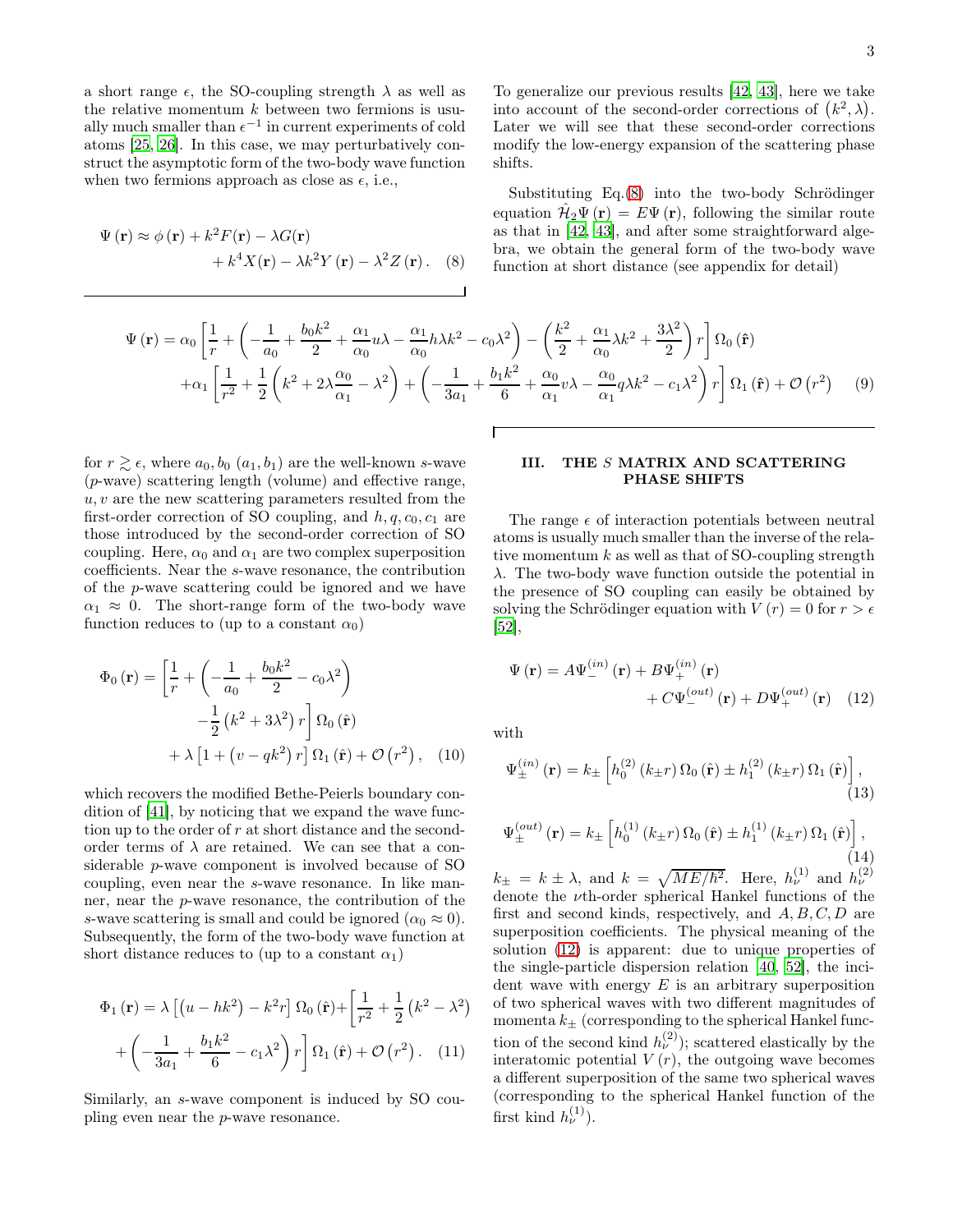Using the time-dependent Schrödinger equation  $i\hbar\partial\Psi(\mathbf{r},t)/\partial t = \hat{\mathcal{H}}_2\Psi(\mathbf{r},t)$ , and noticing  $\Psi(\mathbf{r},t) =$  $\psi_0(r, t) \Omega_0(\hat{\mathbf{r}}) + \psi_1(r, t) \Omega_1(\hat{\mathbf{r}})$ , we easily obtain the following continuity equation

$$
\frac{\partial \rho}{\partial t} + \frac{dj}{dr} = 0,\t(15)
$$

where  $\rho = r^2 \left( |\psi_0|^2 + |\psi_1|^2 \right)$  is the radial probability density, and

$$
j(r) =
$$
  

$$
\frac{i\hbar}{M}r^2 \left[ \sum_{i=0}^{1} \left( \psi_i \frac{d\psi_i^*}{dr} - \psi_i^* \frac{d\psi_i}{dr} \right) - 2\lambda \left( \psi_0^* \psi_1 - \psi_0 \psi_1^* \right) \right]
$$
  
(16)

is the radial probability current density. For the stationary state of the system, the radial probability density  $\rho$  is obviously independent of time, and thus the radial probability current density  $j(r)$  is a constant. Moreover, we have  $j(r) = 0$  at  $r = 0$ , which in turn indicates that  $j(r)$ should be zero everywhere. Inserting the scattering solu-tion Eq.[\(12\)](#page-2-1) into Eq.[\(16\)](#page-3-0) and using  $j(r) = 0$ , we easily obtain

$$
|A|^2 + |B|^2 = |C|^2 + |D|^2. \tag{17}
$$

This means that the outgoing wave is different from the incident wave only up to a unitary transformation, i.e.

<span id="page-3-1"></span>
$$
\begin{bmatrix} C \\ D \end{bmatrix} = \mathcal{S} \begin{bmatrix} A \\ B \end{bmatrix}, \tag{18}
$$

and  $S$  is a unitary  $2 \times 2$  matrix determined by the specific form of the short-range interaction potential. The unitarity of the matrix  $\mathcal S$  was confirmed by using a sphericalsquare-well model in [\[52\]](#page-8-1). Here, we emphasize that this property is obviously universal for any short-range interaction potential in the presence of SO coupling, which is a natural consequence of the probability conservation during elastic collisions.

The unitary  $\mathcal S$  matrix can formally be diagonalized as

$$
W^{\dagger}SW = \begin{bmatrix} e^{i2\delta_0} & 0\\ 0 & e^{i2\delta_1} \end{bmatrix}
$$
 (19)

by

$$
W = \begin{bmatrix} \omega_{0-} & \omega_{1-} \\ \omega_{0+} & \omega_{1+} \end{bmatrix}, \tag{20}
$$

where  $[\omega_{0-}, \omega_{0+}]^T$  and  $[\omega_{1-}, \omega_{1+}]^T$  are two eigenvectors of S corresponding to different eigenvalues  $e^{i2\delta_0}$  and  $e^{i2\delta_1}$ . We can see that  $\delta_{0,1}$  are the new scattering phase shifts characterizing the scattering effect in the presence of SO

coupling. Inserting Eq. $(18)$  into Eq. $(12)$ , we may represent the solution  $\Psi(\mathbf{r})$  outside the interatomic potential by using eigenvectors and eigenvalues of the  $S$  matrix, i.e.,

<span id="page-3-2"></span>
$$
\Psi(\mathbf{r}) = \alpha_0 \Phi_0(\mathbf{r}) + \alpha_1 \Phi_1(\mathbf{r}) \tag{21}
$$

with

$$
\Phi_i(\mathbf{r}) = \omega_{i-} \Psi_{-}^{(in)} + \omega_{i+} \Psi_{+}^{(in)}
$$

$$
+ e^{i2\delta_i} \left( \omega_{i-} \Psi_{-}^{(out)} + \omega_{i+} \Psi_{+}^{(out)} \right), \quad (22)
$$

and  $\alpha_i = \omega_{i-}^* A + \omega_{i+}^* B$  for  $i = 0, 1$ . Substituting Eqs.  $(13)$  and  $(14)$  into Eq. $(22)$ , we arrive at

<span id="page-3-0"></span>
$$
\Phi_i(\mathbf{r}) = 2e^{i\delta_i} \cos \delta_i
$$
  
 
$$
\times \sum_{\nu=0}^1 \sum_{\eta=\pm} \eta^{\nu} \omega_{i\eta} k_{\eta} \left[ j_{\nu} (k_{\eta} r) - n_{\nu} (k_{\eta} r) \tan \delta_i \right] \Omega_{\nu} (\hat{\mathbf{r}})
$$
(23)

for  $i = 0, 1$ , where  $j_{\nu}$  and  $n_{\nu}$  are the *v*th-order spherical Bessel functions of the first and second kinds, respectively.

### <span id="page-3-3"></span>IV. LOW ENERGY EXPANSION OF SCATTERING PHASE SHIFTS

For ultracold atoms, the low-energy behavior of the scattering phase shift gives rise to some key microscopic scattering parameters, such as the scattering length (volume) and effective range. In the presence of SO coupling, the low-energy expansion of the scattering phase shift is expected to be modified. Then we may consider such modification perturbatively, since the energy scale of the SO-coupling strength is usually much smaller than that corresponding to the range of interatomic potentials. This can be done by simply comparing the short-range expansion of Eq. $(23)$  with those of Eqs. $(10)$  and  $(11)$ .

Near s-wave resonances, we may expand  $Eq.(23)$  $Eq.(23)$  with  $i = 0$  at small r and obtain

$$
\Phi_0(\mathbf{r}) = \left(\frac{1}{r} + \frac{k + \omega_0 \lambda}{\tan \delta_0} - \frac{k^2 + \lambda^2 + 2\omega_0 \lambda k}{2}r\right) \Omega_0(\hat{\mathbf{r}})
$$

$$
+ \left[\frac{\omega_0 k - \lambda}{k^2 - \lambda^2} \frac{1}{r^2} + \frac{\omega_0 k + \lambda}{2} + \frac{\omega_0 (k^2 + \lambda^2) + 2\lambda k}{3 \tan \delta_0}r\right] \Omega_1(\hat{\mathbf{r}}) + \mathcal{O}(r^2) \quad (24)
$$

for  $r \sim \epsilon^+$ , where we have omitted an overall factor  $2(\omega_{0+} + \omega_{0-})e^{i\delta_0}\sin \delta_0$ , and introduced  $\omega_0$  =  $(\omega_{0+} - \omega_{0-}) / (\omega_{0+} + \omega_{0-})$ . Comparing the corresponding terms between the Eq. $(24)$  and Eq. $(10)$ , we find

<span id="page-3-5"></span><span id="page-3-4"></span>
$$
k \cot \delta_0 \approx \frac{k^2}{k^2 + \lambda^2} \left( -\frac{1}{a_0} + \frac{b_0}{2} k^2 - c_0 \lambda^2 \right),
$$
 (25)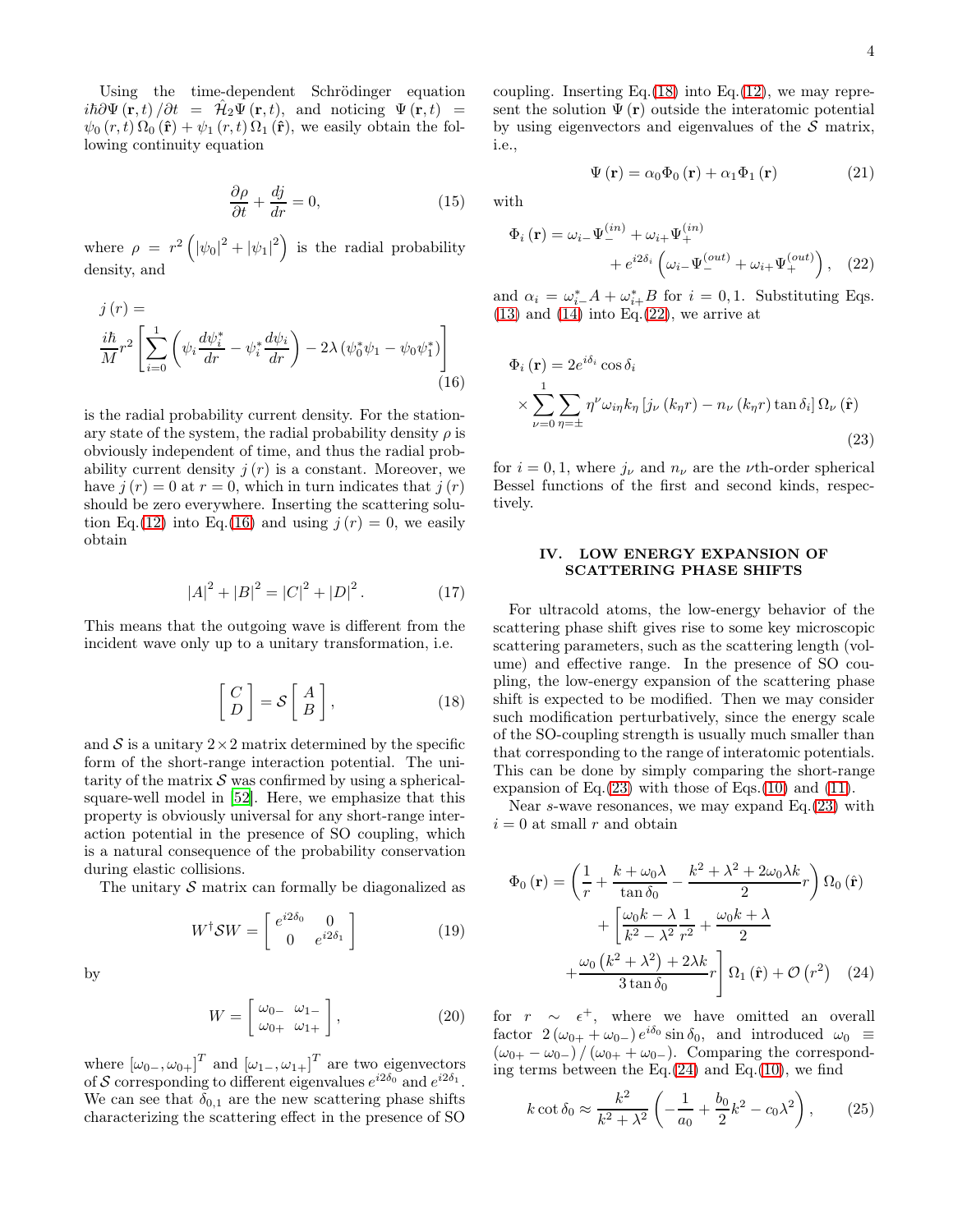which recovers that of [\[40\]](#page-7-12) if we keep the terms in  $\tan \delta_0$ up to  $\lambda^2$  and notice  $b_0 \approx 0$  near broad s-wave resonances. It is apparent that  $\delta_0$  is the counterpart of the s-wave scattering phase shift in the absence of SO coupling, and then Eq.[\(25\)](#page-3-5) reduces to the well-known effective-range expansion of the s-wave scattering phase shift, i.e.,  $k \cot \delta_0 = -1/a_0 + b_0 k^2/2 + \mathcal{O}(k^4)$ . In the presence of SO coupling, the new scattering parameter  $c<sub>0</sub>$  is involved, which modifies the low-energy behavior of the s-wave scattering phase shift.

Near  $p$ -wave resonances, we again expand Eq. $(23)$  with  $i = 1$  at small r and obtain (up to an overall constant  $2(\omega_{1+}/k_+ - \omega_{1-}/k_-) e^{i\delta_1} \sin \delta_1)$ 

$$
\Phi_{1}(\mathbf{r}) = \left[\frac{\omega_{1} (k^{2} - \lambda^{2})}{k - \omega_{1}\lambda} \frac{1}{r} + \frac{(k^{2} - \lambda^{2}) (\omega_{1}k + \lambda)}{(k - \omega_{1}\lambda) \tan \delta_{1}} -\frac{\omega_{1} (k^{4} - \lambda^{4}) + 2\lambda k^{3} - 2\lambda^{3}k}{2(k - \omega_{1}\lambda)} r\right] \Omega_{0}(\hat{\mathbf{r}})
$$

$$
+ \left[\frac{1}{r^{2}} + \frac{(k^{2} - \lambda^{2}) (k + \omega_{1}\lambda)}{2(k - \omega_{1}\lambda)} + \frac{k^{2} - \lambda^{2}}{3(k - \omega_{1}\lambda)} + \frac{k^{2} - \lambda^{2}}{3(k - \omega_{1}\lambda)} + \frac{k^{2} + \lambda^{2} + 2\omega_{1}\lambda k}{\tan \delta_{1}} r\right] \Omega_{1}(\hat{\mathbf{r}}) + \mathcal{O}(r^{2}) \quad (26)
$$

for  $r \sim \epsilon^+$ , and  $\omega_1 \equiv (\omega_{1+} + \omega_{1-})/(\omega_{1+} - \omega_{1-})$ . In like manner, comparing the corresponding terms of Eq.[\(26\)](#page-4-0) with Eq. $(11)$ , we easily obtain

$$
k^3 \cot \delta_1 \approx \frac{k^4}{k^4 - \lambda^4} \left( -\frac{1}{a_1} + \frac{b_1}{2} k^2 - 3c_1 \lambda^2 \right). \tag{27}
$$

It recovers that of [\[40\]](#page-7-12) near p-wave resonances [\[53](#page-8-2)]. We

can see that the SO-coupling induced scattering parameter  $c_1$  is involved in characterizing the scattering phase shift  $\delta_1$ . Obviously, the scattering phase shift  $\delta_1$  is the counterpart of the p-wave scattering phase shift in the absence of SO coupling. It reduces to the wellknown effective-range expansion of the p-wave scattering phase shift without SO coupling, i.e.,  $k^3 \cot \delta_1$  =  $-\tilde{1}/a_1 + b_1k^2/2 + \mathcal{O}(k^4).$ 

## V. A SPHERICAL-SQUARE-WELL POTENTIAL MODEL

Till now, we have discussed the introducing of new scattering parameters in the short-range asymptotic behavior of the two-body wave function, and considered how these new scattering parameters characterize and modify the scattering phase shifts at low energy. In order to demonstrate that these new scattering parameters  $c_0$  and  $c_1$  are not artificially introduced by our perturbation method and are in fact physically determined by real interatomic potentials, in the follows, we consider a twobody scattering problem within a model of the sphericalsquare-well potential, i.e.,

$$
V(r) = \begin{cases} -V_0, & 0 \le r \le \epsilon, \\ 0, & r > \epsilon \end{cases}
$$
 (28)

<span id="page-4-0"></span>with the depth  $V_0 > 0$ . By solving the Schrödinger equation inside and outside the potential, respectively, and utilizing the continuity of the two-body wave function at  $r = \epsilon$  as well as its first-order derivative, we obtain (see appendix)

<span id="page-4-1"></span>
$$
\frac{c_0}{\epsilon} = -1 + \frac{\widetilde{V}_0}{3\left[\sqrt{\widetilde{V}_0} - \tan\left(\sqrt{\widetilde{V}_0}\right)\right]^2} + \frac{1}{\widetilde{V}_0 - \sqrt{\widetilde{V}_0}\tan\left(\sqrt{\widetilde{V}_0}\right)},
$$
\n
$$
\widetilde{V}_0 \left[ \left(-15 + \widetilde{V}_0\right) \sqrt{\widetilde{V}_0} \cos\left(\sqrt{\widetilde{V}_0}\right) + 3\left(5 - 2\widetilde{V}_0\right) \sin\left(\sqrt{\widetilde{V}_0}\right) \right]
$$
\n(29)

$$
c_1 \epsilon = -\frac{[\sqrt{6} \sqrt{6} \sqrt{6} \cot(\sqrt{\tilde{V}_0})]^2 [\sqrt{\tilde{V}_0} \cos(\sqrt{\tilde{V}_0}) - \sin(\sqrt{\tilde{V}_0})]}{5[-3 + \tilde{V}_0 + 3\sqrt{\tilde{V}_0} \cot(\sqrt{\tilde{V}_0})]^2 [\sqrt{\tilde{V}_0} \cos(\sqrt{\tilde{V}_0}) - \sin(\sqrt{\tilde{V}_0})]}
$$
\n(30)

Г

and  $\tilde{V}_0 = M \epsilon^2 V_0 / \hbar^2$ .

We present  $c_0$  as a function of the reduced depth  $\tilde{V}_0$ of the potential near the s-wave resonance in Fig[.1.](#page-5-0) The new parameter  $c_0$  introduced by SO coupling characterizes the second-order correction of  $\lambda$  to the scattering phase shift  $\delta_0$ , and has numerically been evaluated in [\[40](#page-7-12)] near the s-wave resonance. Our analytical result, i.e., Eq.[\(29\)](#page-4-1), shows accurate agreement with the numerical calculation of [\[40\]](#page-7-12). The scattering phase shift  $\delta_0$  involves all short-range information of the interatomic potential, and governs the s-wave scattering properties outside the potential  $r > \epsilon$ . The resonance position is determined by  $\tilde{\delta}_0 = \pi/2$ , which yields the well depth  $\tilde{V}_0 = \pi^2/4$  at the resonance in the absence of SO coupling as indicated by the red dashed line in Fig[.1.](#page-5-0) When the SO coupling is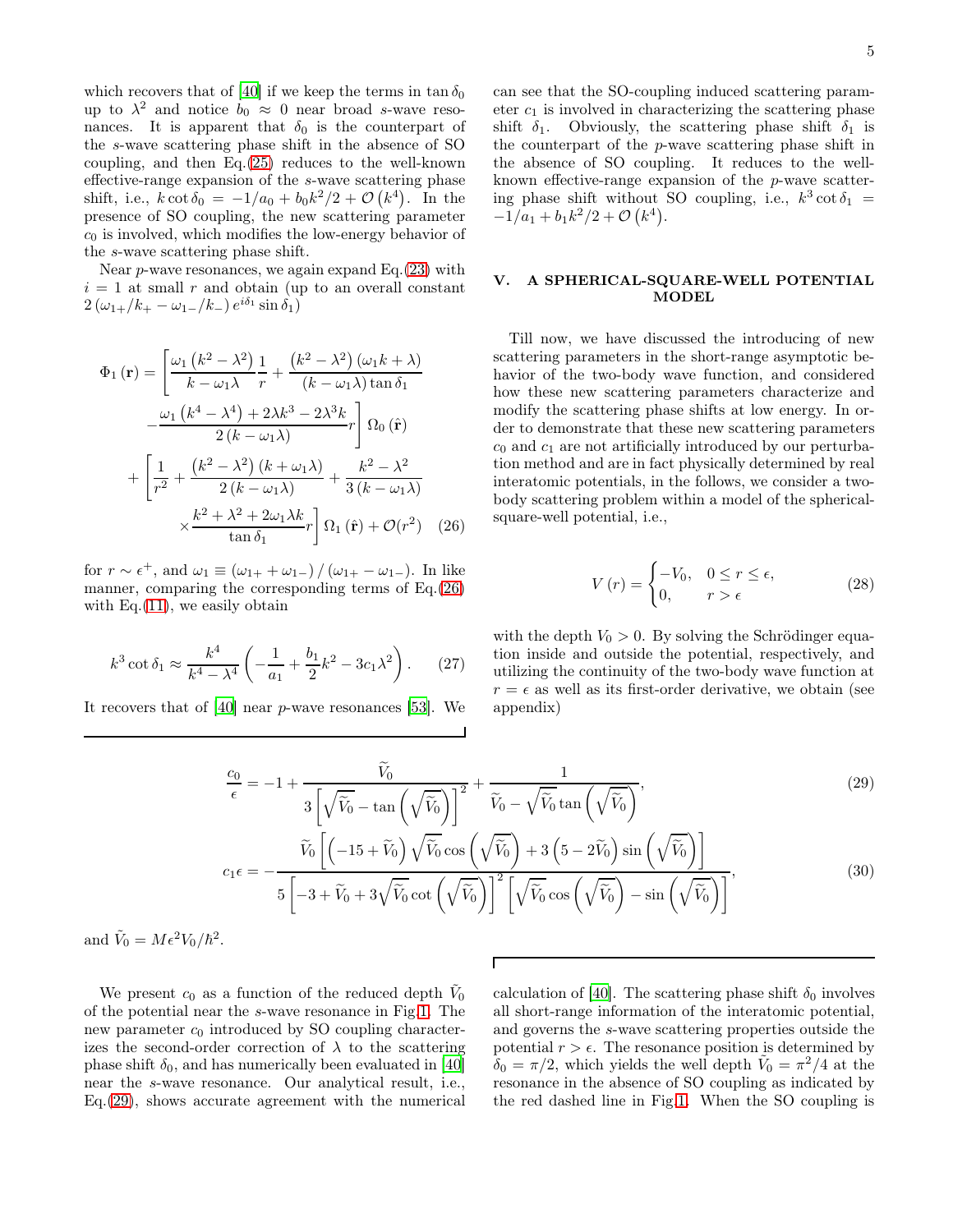

<span id="page-5-0"></span>Figure 1. (Color online) The new scattering parameter  $c_0/\epsilon$ , characterizing the second-order correction of  $\lambda$  to the scattering phase shift  $\delta_0$ , evolving with the depth of the potential  $\tilde{V}_0 = M \epsilon^2 V_0 / \hbar^2$ . The red dashed line indicates the s-wave resonance in the absence of spin-orbit coupling, and the blue numerical data is from [\[40](#page-7-12)]. The inset shows the position of s-wave scattering resonance changing with the spin-orbitcoupling strength.

gradually turned on, the resonance position is dramatically shifted by SO coupling because of considerable value of  $c_0$ , as shown in the inset of Fig[.1.](#page-5-0) For the same consideration, we plot  $c_1$  as a function of the reduced depth  $\tilde{V}_0$ near the p-wave resonance in Fig[.2,](#page-5-1) which characterizes the second-order correction of  $\lambda$  to the *p*-wave scattering phase shift  $\delta_1$ . Unlike the case of the s-wave scattering, we can see that  $c_1$  is extremely small near the p-wave resonance without SO coupling, which means the correction from the SO coupling to the p-wave scattering phase shift is negligibly small. Consequently, the resonance position is nearly unchanged when the SO coupling is gradually turned on as shown in the inset of Fig[.2.](#page-5-1)

### VI. CONCLUSIONS

In this work, we investigate the two-body scattering problems of Fermi gases in the presence of the three-dimensional isotropic spin-orbit coupling. Since the energy scale corresponding to the spin-orbit-coupling strength is much smaller than that corresponding to the range of interatomic potentials, we perturbatively construct the asymptotic behavior of two-body wave function when two fermions approach as close as the interaction range. To generalize our previous results [\[42,](#page-7-14) [43\]](#page-7-15), we consider up to the second-order correction of the spin-orbit-coupling strength to the two-body wave function, and additional new scattering parameters are introduced. Further, the scattering phase shifts are defined based on the unitary S matrix for an elastic collision. The low-energy behavior of the scattering phase shifts is discussed, which is modified by the new scat-



<span id="page-5-1"></span>Figure 2. (Color online) The new scattering parameter  $c_1 \epsilon$ , characterizing the second-order correction of  $\lambda$  to the scattering phase shift  $\delta_1$ , evolving with the depth potential  $\tilde{V}_0 =$  $M \epsilon^2 V_0 / \hbar^2$ . The red dashed line indicates the p-wave resonance in the absence of spin-orbit coupling. The inset shows the position of p-wave scattering resonance changing with the spin-orbit-coupling strength.

tering parameters in the presence of spin-orbit coupling. Our results naturally reduce to the well-known effectiverange expansions of the scattering phase shifts without spin-orbit coupling. Within the model of a sphericalsquare-well potential, our analytical results are verified and agree well with previous numerical calculations near the s-wave resonance [\[40](#page-7-12)]. To simplify the presentation of this work, we focus our discussions on the subspace of zero center-of-mass momentum and zero total angular momentum of two fermions, and then only s- and p-wave scatterings are involved. The advantage of our method is that the correction of the spin-orbit coupling to the two-body wave function at short distance may perturbatively be considered order by order, as well as to the scattering phase shifts at low energy. Therefore, it is straightforward for the generalization to the case of non-zero center-of-mass momentum and non-zero total angular momentum. Then more scattering partial waves should be involved, and additional scattering parameters would be introduced to characterize the short-range behavior of the two-body wave function as well as the low-energy expansion of the scattering phase shifts. Our method provides a unified description of the low-energy properties of scattering phase shifts in the presence of spin-orbit coupling.

#### ACKNOWLEDGMENTS

C.-X.Z. is supported by NSFC under Grant No.11947097. S.-G.P. is supported by NSFC under Grants No. 11974384, and NKRDP under Grant No. 2016YFA0301503.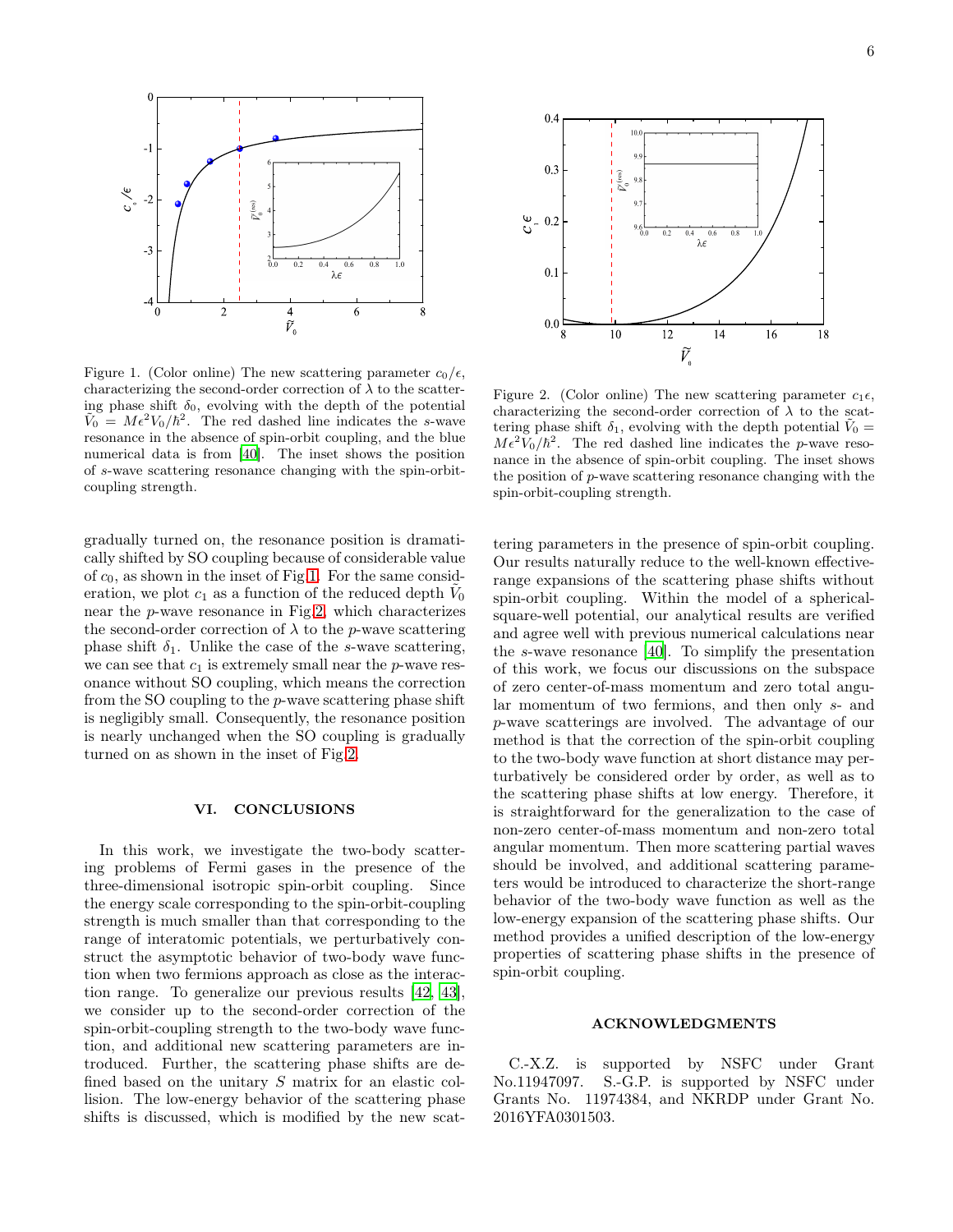Appendix A: Scattering under a spherical-square-well potential

In this appendix, we present the derivation detail of the short-range behavior of the two-body wave function [\(9\)](#page-2-6), and calculate the specific forms of the new scattering parameters for a spherical-square-well potential. Substituting the ansatz  $Eq.(8)$  $Eq.(8)$  into the two-body Schrödinger equation  $\hat{\mathcal{H}}_2\Psi(\mathbf{r}) = E\Psi(\mathbf{r})$ , and comparing the corresponding coefficients of the terms  $(k^2, \lambda, k^4, \lambda k^2, \lambda^2)$  on both sides, we obtain the following coupled equations,

$$
\left[ -\nabla^2 + \frac{MV\left(\mathbf{r}\right)}{\hbar^2} \right] \phi\left(\mathbf{r}\right) = 0,\tag{A1}
$$

$$
\left[-\nabla^2 + \frac{MV(\mathbf{r})}{\hbar^2}\right]F(\mathbf{r}) = \phi(\mathbf{r}),\tag{A2}
$$

$$
\left[-\nabla^2 + \frac{MV(\mathbf{r})}{\hbar^2}\right] G(\mathbf{r}) = \hat{Q}(\mathbf{r}) \phi(\mathbf{r}), \qquad (A3)
$$

$$
\left[-\nabla^2 + \frac{MV(\mathbf{r})}{\hbar^2}\right] Y(\mathbf{r}) = \hat{Q}(\mathbf{r}) F(\mathbf{r}) + G(\mathbf{r}), \text{ (A4)}
$$
\n
$$
\left[\nabla^2 + \frac{MV(\mathbf{r})}{\hbar^2}\right] Z(\mathbf{r}) = \hat{Q}(\mathbf{r}) \hat{Q}(\mathbf{r}) G(\mathbf{r}) \tag{A5}
$$

$$
\left[ -\nabla^2 + \frac{M V(\mathbf{r})}{\hbar^2} \right] Z(\mathbf{r}) = \phi(\mathbf{r}) - \hat{Q}(\mathbf{r}) G(\mathbf{r}) \quad (A5)
$$

with  $\hat{Q}(\mathbf{r}) = \hat{\mathbf{k}} \cdot (\hat{\boldsymbol{\sigma}}_1 - \hat{\boldsymbol{\sigma}}_2)$ . The corresponding expressions of functions  $\phi(\mathbf{r})$ ,  $F(\mathbf{r})$ ,  $G(\mathbf{r})$ ,  $Y(\mathbf{r})$  and  $Z(\mathbf{r})$  outside the potential for  $r \geq \epsilon$  can easily be obtained by solving these coupled equations

<span id="page-6-5"></span>
$$
\phi(\mathbf{r}) = \alpha_0 \left( \frac{1}{r} - \frac{1}{a_0} \right) \Omega_0(\hat{\mathbf{r}}) + \alpha_1 \left( \frac{1}{r^2} - \frac{1}{3a_1} r \right) \Omega_1(\hat{\mathbf{r}}) + \mathcal{O}(r^2) , \qquad (A6)
$$

$$
F(\mathbf{r}) = \alpha_0 \left(\frac{1}{2}b_0 - \frac{1}{2}r\right) \Omega_0(\hat{\mathbf{r}}) + \alpha_1 \left(\frac{1}{2} + \frac{b_1}{6}r\right) \Omega_1(\hat{\mathbf{r}}) + \mathcal{O}(r^2), \tag{A7}
$$

$$
G(\mathbf{r}) = -\alpha_1 u \Omega_0(\hat{\mathbf{r}}) - \alpha_0 (1 + v r) \Omega_1(\hat{\mathbf{r}}) + \mathcal{O}(r^2), \qquad (A8)
$$

$$
Y(\mathbf{r}) = \alpha_1 (h+r) \Omega_0(\hat{\mathbf{r}}) + \alpha_0 q r \Omega_1(\hat{\mathbf{r}}) + \mathcal{O}(r^2) , \qquad (A9)
$$

$$
Z(\mathbf{r}) = \alpha_0 \left( c_0 + \frac{3}{2} r \right) \Omega_0(\hat{\mathbf{r}}) + \alpha_1 \left( \frac{1}{2} + c_1 r \right) \Omega_1(\hat{\mathbf{r}}) + \mathcal{O}(r^2).
$$
 (A10)

Г

Inserting these functions into the two-body wave function [\(8\)](#page-2-0), we arrive at Eq.[\(9\)](#page-2-6). Obviously, the derivation here is independent of the specific form of the interatomic potential, and new scattering parameters are introduced in the short-range form of the two-body wave function.

To determine the new scattering parameters in the twobody wave function, let us consider a specific model of the spherical-square-well potential. Outside the potential, i.e.,  $V(r) = 0$ , we have already obtain the form of the

two-body wave function as shown in Eqs.[\(A6\)](#page-6-5) to [\(A10\)](#page-6-5). While inside the potential, we have  $V(r) = -V_0$ , and the corresponding specific forms of these functions inside the potential are obtained by solving the Schröding equation. By using the continuity of the two-body wave function at  $r = \epsilon$  as well as its first-order derivative, all the scattering parameters are then be determined. To simplify the presentation, we only show the specific forms of  $c_0$  and  $c_1$  in Eqs.[\(29\)](#page-4-1)-[\(30\)](#page-4-1), which characterize the second-order corrections of SO coupling to the scattering phase shifts.

- <span id="page-6-0"></span>[1] I. Bloch, J. Dalibard, and W. Zwerger, Many-body physics with ultracold gases, Rev. Mod. Phys. 80, 885 (2008).
- [2] S. Giorgini, L. P. Pitaevskii, and S. Stringari, Theory of ultracold atomic Fermi gases, Rev. Mod. Phys. 80, 1215 (2008).
- <span id="page-6-1"></span>[3] C. Chin, R. Grimm, P. Julienne, and E. Tiesinga, Feshbach resonances in ultracold gases, Rev. Mod. Phys. 82, 1225 (2010).
- <span id="page-6-2"></span>[4] E. Braaten and H.-W. Hammer, Universality in few-body systems with large scattering length, Phys. Rep. 428, 259

(2006).

- [5] D. Blume, Few-body physics with ultracold atomic and molecular systems in traps, Rep. Prog. Phys. 75, 046401 (2012).
- <span id="page-6-3"></span>[6] C. H. Greene, P. Giannakeas, and J. Pérez-Ríos, Universal few-body physics and cluster formation, Rev. Mod. Phys. 89, 035006 (2017).
- <span id="page-6-4"></span>[7] S. Tan, Energetics of a strongly correlated Fermi gas, Ann. Phys. 323, 2952 (2008).
- [8] S. Tan, Large momentum part of a strongly correlated Fermi gas, Ann. Phys. 323, 2971 (2008).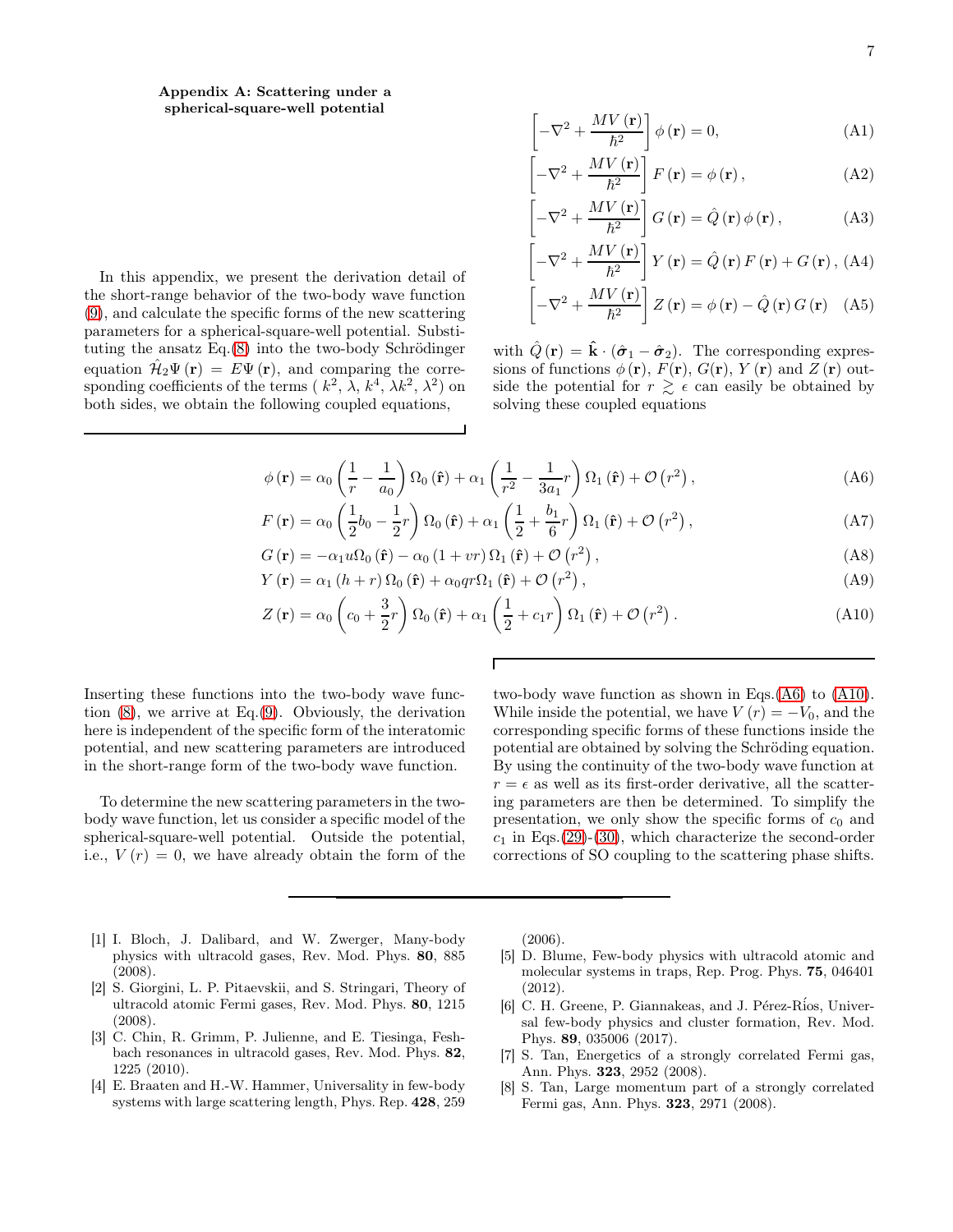- [9] S. Tan, Generalized virial theorem and pressure relation for a strongly correlated Fermi gas, Ann. Phys. 323, 2987 (2008).
- <span id="page-7-0"></span>[10] W. Zwerger, The BCS-BEC Crossover and the Unitary Fermi Gas, Lecture Notes in Physics Vol. 836 (Springer, Berlin, 2011), see Chap. 6 for a brief review.
- <span id="page-7-1"></span>[11] E. Braaten and L. Platter, Exact relations for a strongly interacting Fermi gas from the operator product expansion, Phys. Rev. Lett. 100, 205301 (2008).
- [12] S. Zhang and A. J. Leggett, Universal properties of the ultracold Fermi gas, Phys. Rev. A 79, 023601 (2009).
- [13] J. T. Stewart, J. P. Gaebler, T. E. Drake, and D. S. Jin, Verification of universal relations in a strongly interacting Fermi gas, Phys. Rev. Lett. 104, 235301 (2010).
- [14] E. D. Kuhnle, H. Hu, X.-J. Liu, P. Dyke, M. Mark, P. D. Drummond, P. Hannaford, and C. J. Vale, Universal behavior of pair correlations in a strongly interacting Fermi gas, Phys. Rev. Lett. 105, 070402 (2010).
- [15] Z. H. Yu, J. H. Thywissen, and S. Z. Zhang, Universal relations for a Fermi gas close to a p-wave interaction resonance, Phys. Rev. Lett. 115, 135304 (2015).
- [16] S. M. Yoshida and M. Ueda, Universal high-momentum asymptote and thermodynamic relations in a spinless Fermi gas with a resonant p-wave interaction, Phys. Rev. Lett. 115, 135303 (2015).
- [17] M. Y. He, S. L. Zhang, H. M. Chan, and Q. Zhou, Concept of a contact spectrum and its applications in atomic quantum Hall states, Phys. Rev. Lett. 116, 045301 (2016).
- [18] C. Luciuk, S. Trotzky, S. Smale, Z. Yu, S. Zhang, and J. H. Thywissen, Evidence for universal relations describing a gas with p-wave interactions, Nature Phys. 12, 599 (2016).
- [19] S.-G. Peng, X. J. Liu, and H. Hu, Large-momentum distribution of a polarized Fermi gas and p-wave contacts, Phys. Rev. A 94, 063651 (2016).
- <span id="page-7-2"></span>[20] S.-G. Peng, Universal relations for a spin-polarized Fermi gas in two dimensions, J. Phys. A: Math. Theor. 52, 245302 (2019).
- [21] P. Zhang, S. Zhang, and Z. Yu, Effective theory and universal relations for Fermi gases near a d-wave-interaction resonance, Phys. Rev. A 95, 043609 (2017).
- <span id="page-7-3"></span>[22] L. D. Landau and E. M. Lifshitz, Quantum Mechanics (Butterworth-Heinemann, Oxford, 1999).
- <span id="page-7-4"></span>[23] N. F. Mott and H. S. W. Massey, Theory of Atomic Collisions (3rd ed., Oxford, 1965).
- <span id="page-7-5"></span>[24] Y. J. Lin, K. Jiménez-Garcia, and I. B. Spielman, Spinorbit-coupled Bose-Einstein condensates, Nature 471, 83 (2011).
- <span id="page-7-17"></span>[25] L. W. Cheuk, A. T. Sommer, Z. Hadzibabic, T. Yefsah, W. S. Bakr, and M. W. Zwierlein, Spin-injection spectroscopy of a spin-orbit-coupled Fermi gas, Phys. Rev. Lett. 109, 095302 (2012).
- <span id="page-7-18"></span>[26] P. J. Wang, Z. Q. Yu, Z. K. Fu, J. Miao, L. H. Huang, S. J. Chai, H. Zhai, and J. Zhang, Spin-orbit-coupled degenerate Fermi gases, Phys. Rev. Lett. 109, 095301 (2012).
- [27] Z. Wu, L. Zhang, W. Sun, X. T. Xu, B. Z. Wang, S. C. Ji, Y. Deng, S. Chen, X. J. Liu, and J. W. Pan, Realization of two-dimensional spin-orbit coupling for Bose-Einstein condensates, Science 354, 83 (2016).
- [28] L. H. Huang, Z. M. Meng, P. J. Wang, P. Peng, S. L. Zhang, L. C. Chen, D. H. Li, Q. Zhou, and J. Zhang, Experimental realization of two-dimensional synthetic spin-

orbit coupling in ultracold Fermi gases, Nat. Phys. 12, 540 (2016).

- [29] H.-R. Chen, K.-Y. Lin, P.-K. Chen, N.-C. Chiu, J.-B. Wang, C.-A. Chen, P.-P. Huang, S.-K. Yip, Y. Kawaguchi, and Y.-J. Lin, Spin-orbital-angularmomentum-coupled Bose-Einstein condensates, Phys. Rev. Lett. 121, 113204 (2018).
- [30] P.-K. Chen, L.-R. Liu, M.-J. Tsai, N.-C. Chiu, Y. Kawaguchi, S.-K. Yip, M.-S. Chang, and Y.-J. Lin, Rotating atomic quantum gases with light-induced azimuthal gauge potentials and the observation of the Hess-Fairbank effect, Phys. Rev. Lett. 121, 250401 (2018).
- <span id="page-7-6"></span>[31] D. Zhang, T. Gao, P. Zou, L. Kong, R. Li, X. Shen, X.-L. Chen, S.-G. Peng, M. Zhan, H. Pu, and K. Jiang, Ground-state phase diagram of a spin-orbitalangular-momentum-coupled Bose-Einstein condensate, Phys. Rev. Lett. 122, 110402 (2019).
- <span id="page-7-7"></span>[32] T. Köhler, K. Góral, and P. S. Julienne, Production of cold molecules via magnetically tunable Feshbach resonances, Rev. Mod. Phys. 78, 1311 (2006).
- [33] S.-L. Zhu, H. Fu, C.-J. Wu, S.-C. Zhang, and L.-M. Duan, Spin Hall effects for cold atoms in a light-induced gauge potential, Phys. Rev. Lett. 97, 240401 (2006).
- [34] S.-G. Peng, S. Tan, and K. Jiang, Manipulation of pwave scattering of cold atoms in low dimensions using the magnetic field vector, Phys. Rev. Lett. 112, 250401 (2014).
- <span id="page-7-8"></span>[35] C. Gross and I. Bloch, Quantum simulations with ultracold atoms in optical lattices, Science 357, 995 (2017).
- <span id="page-7-9"></span>[36] X. L. Qi and S. C. Zhang, Topological insulators and superconductors, Rev. Mod. Phys. 83, 1057 (2011).
- [37] J. Dalibard, F. Gerbier, G. Juzeliunas, and P. Öhberg, Colloquium: Artificial gauge potentials for neutral atoms, Rev. Mod. Phys. 83, 1523 (2011).
- <span id="page-7-10"></span>[38] D. W. Zhang, Y. Q. Zhu, Y. X. Zhao, H. Yan, and S. L. Zhu, Topological quantum matter with cold atoms, Adv. Phys. 67, 253 (2019).
- <span id="page-7-11"></span>[39] J. K. Wang, W. Yi, and W. Zhang, Two-body physics in quasi-low-dimensional atomic gases under spin-orbit coupling, Front. Phys. 11, 118102 (2016).
- <span id="page-7-12"></span>[40] X. Cui, Mixed-partial-wave scattering with spin-orbit coupling and validity of pseudopotentials, Phys. Rev. A 85, 022705 (2012).
- <span id="page-7-13"></span>[41] P. Zhang, L. Zhang, and Y. Deng, Modified Bethe-Peierls boundary condition for ultracold atoms with spin-orbit coupling, Phys. Rev. A 86, 053608 (2012).
- <span id="page-7-14"></span>[42] S.-G. Peng, C.-X. Zhang, S. Tan, and K. Jiang, Contact theory for spin-orbit-coupled Fermi gases, Phys. Rev. Lett. **120**, 060408 (2018).
- <span id="page-7-15"></span>[43] C.-X. Zhang, S.-G. Peng, and K. Jiang, Universal relations for spin-orbit-coupled Fermi gases in two and three dimensions, Phys. Rev. A 101, 043616 (2020).
- [44] P. Zhang and N. Sun, Universal relations for spin-orbitcoupled Fermi gas near an s-wave resonance, Phys. Rev. A 97, 040701(R) (2018).
- [45] J. Jie, R. Qi, and P. Zhang, Universal relations of an ultracold Fermi gas with arbitrary spin-orbit coupling, Phys. Rev. A 97, 053602 (2018).
- [46] F. Qin, P. Zhang, and P.-L. Zhao, Large-momentum tail of one-dimensional Fermi gases with spin-orbit coupling, Phys. Rev. A 101, 063619 (2020).
- <span id="page-7-16"></span>[47] F. Qin and P. Zhang, Universal relations for hybridized s- and p-wave interactions from spin-orbital coupling, arXiv: 2005.04997v1 (2020).